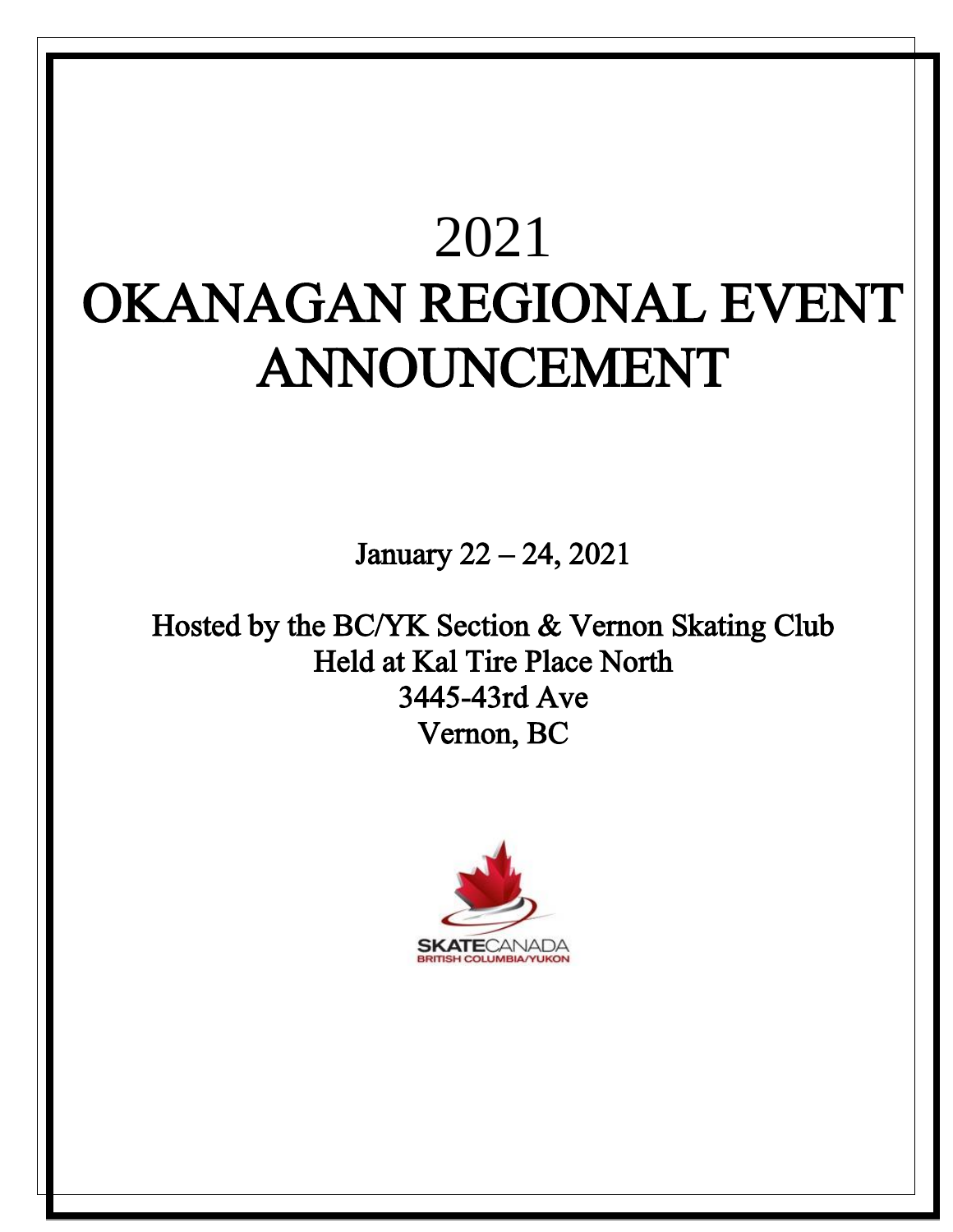# **2021 OKANAGAN REGIONAL EVENT**

**Hosted by the BC/YK Section and Vernon Skating Club**

**[Online registration](https://skatecanada.wufoo.com/forms/q5ya5da1q6wm29/) must be completed by 11:45 pm December 15, 2020 Entry in this competition is limited by the ice time available. Registration is open to skaters who belong to Okanagan Region Skating clubs. Please enter early to avoid disappointment. If there is insufficient ice time due to a large number of registrations, Pre-Juvenile and Juvenile events will be cancelled, followed by Artistic Events. In this case all registrants will be informed by December 31, 2020 and their registration fee will be refunded.**

**NOTE:** 48 hours following the closing of online registration, a list of all registrants will be posted on the Okanagan Regional Event competition page of Skating in BC website. Everyone then has 48 hours to notify the Registrar of any changes. **Beyond this time period, no changes will be permitted**. This is to facilitate a faster turnaround time for the competition schedule to be published and for the organization of officials for the competition.

**DATE:** January 22-24, 2021

**HOST:** BC/YK Section & Vernon Skating Club

**VENUE:** Kal Tire Place North 3445-43rd Ave Vernon, BC

**ICE SURFACE:** 200 x 85

**REGISTRAR:** Skate Canada BC/YK Section(all registration and music questions are to be sent to the BC/YK Section Office) **[bcyksection@skatinginbc.com](mailto:bcyksection@skatinginbc.com)**

**TECHNICAL INQUIRIES:** Janice Hunter(only technical inquiries from coaches are to be sent to Janice) [janicedhunter@gmail.com](mailto:janicedhunter@gmail.com)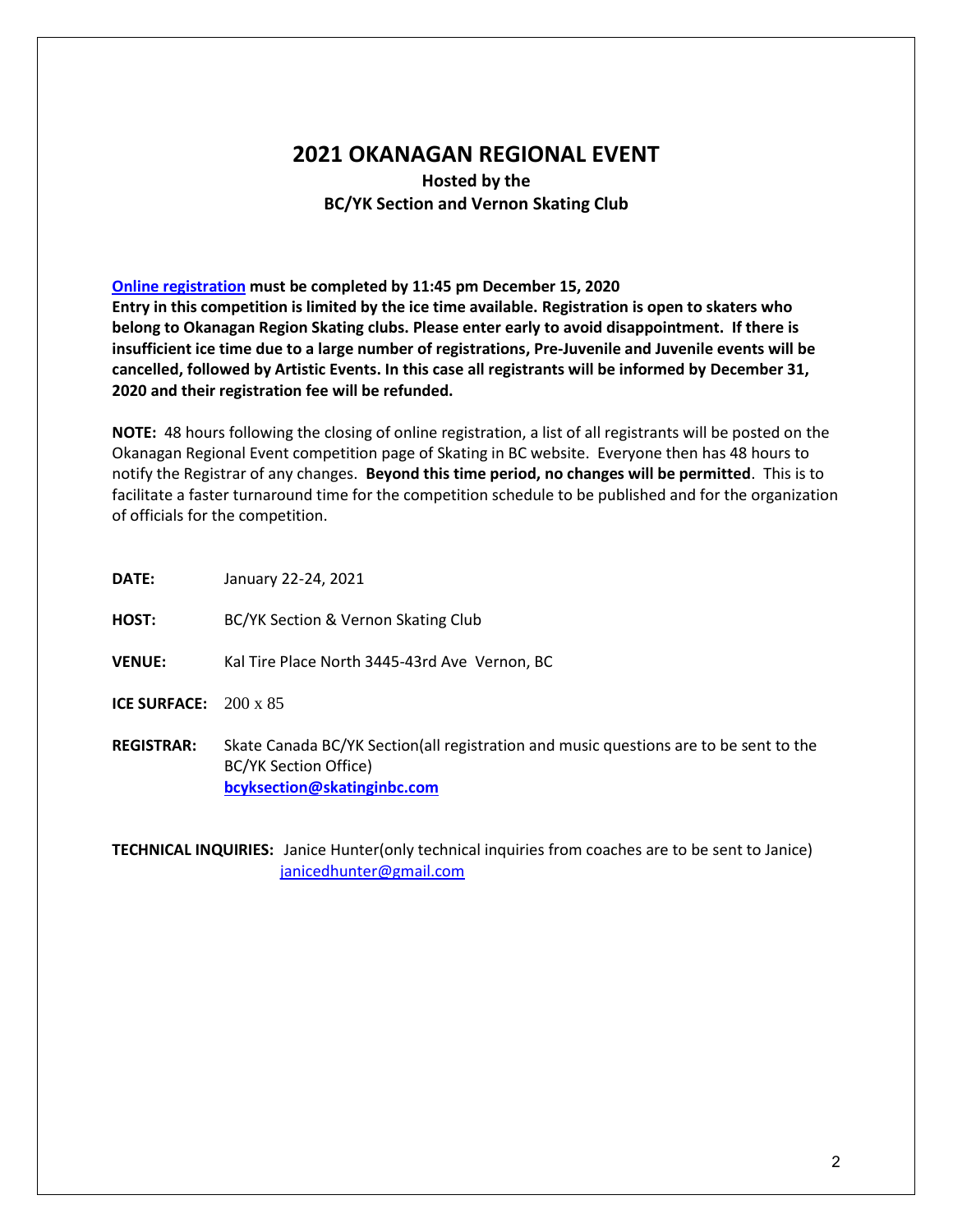#### **EVENTS TO BE HELD & ENTRY INFORMATION**

| STAR <sub>2</sub>           | Girls                 | Boys    | \$85.00 |
|-----------------------------|-----------------------|---------|---------|
| STAR <sub>3</sub>           | Girls                 | Boys    | \$85.00 |
| STAR <sub>4</sub>           | Girls U10             | Boys    | \$90.00 |
| STAR <sub>4</sub>           | Girls U13             |         | \$90.00 |
| STAR <sub>4</sub>           | <b>Girls 13&amp;O</b> |         | \$95.00 |
| STAR <sub>5</sub>           | Girls U10             | Boys    | \$95.00 |
| STAR <sub>5</sub>           | Girls U13             |         | \$95.00 |
| STAR <sub>5</sub>           | <b>Girls 13&amp;O</b> |         | \$95.00 |
| <b>STAR 6 Free Skate</b>    | Women                 | Men     | \$95.00 |
| <b>STAR 7 Short Program</b> | Women                 | Men     | \$95.00 |
| <b>STAR 8 Free Skate</b>    | Women                 | Men     | \$95.00 |
| <b>STAR 9 Short Program</b> | Women                 | Men     | \$95.00 |
| STAR 10 Free Skate          | Women                 | Men     | \$95.00 |
| <b>GOLD Free Skate</b>      | Women                 | Men     | \$95.00 |
|                             |                       |         |         |
| <b>Star 5 Artistic</b>      | Combined Women & Men  |         | \$90.00 |
| Star 7 Artistic             | Combined Women & Men  |         | \$90.00 |
| Star 9 Artistic             | Combined Women & Men  |         | \$90.00 |
| <b>Gold Artistic</b>        | Combined Women & Men  |         | \$90.00 |
|                             |                       |         |         |
| Pre-Juvenile                | Women U11             |         | \$95.00 |
| Pre-Juvenile                | Women U13             | Men U13 | \$95.00 |
| Juvenile                    | Women U12             |         | \$95.00 |
| Juvenile                    | Women U14             | Men U14 | \$95.00 |

Entry fees shall be refunded only if the competition is not held or if the entry is withdrawn before the closing date of entry. NO REFUNDS WILL BE GIVEN AFTER THE CLOSING DATE OF ENTRIES OF THE COMPETITION (December 15, 2020) FOR ANY REASON WHATSOEVER. **All payments must be made online at the time of registration.**

### **LATE ENTRIES WILL BE ACCEPTED AT THE DISCRETION OF THE COMPETITION COMMITTEE AND WILL BE CHARGED DOUBLE THE ENTRY FEE.**

[Online Registration](https://skatecanada.wufoo.com/forms/q5ya5da1q6wm29/) must be completed by 11:45 p.m. Tuesday, December 15, 2020. Instructions for entering online can be found on **page 6** of this announcement.

For all categories age shall be the age of the skater before July 1, 2020 and assessments/tests passed shall be as of December 15, 2020 (closing date of entries). **Age categories may be combined if there are insufficient entries in an individual category.**

**For event requirements and specifications, please refer to the 2020-2021 Skate Canada Technical Requirements Guides for Competitive and STAR, posted on the Technical page of the [Skating in BC](http://www.skatinginbc.com/)**  [website](http://www.skatinginbc.com/).

**PLANNED PROGRAM SHEETS FOR ALL EVENTS MUST BE SUBMITTED ONLINE BY FRIDAY, JANUARY 8, 2021[. Click here](https://skatecanada.wufoo.com/forms/qofzb1v0t4fjdf/) to enter planned program information.**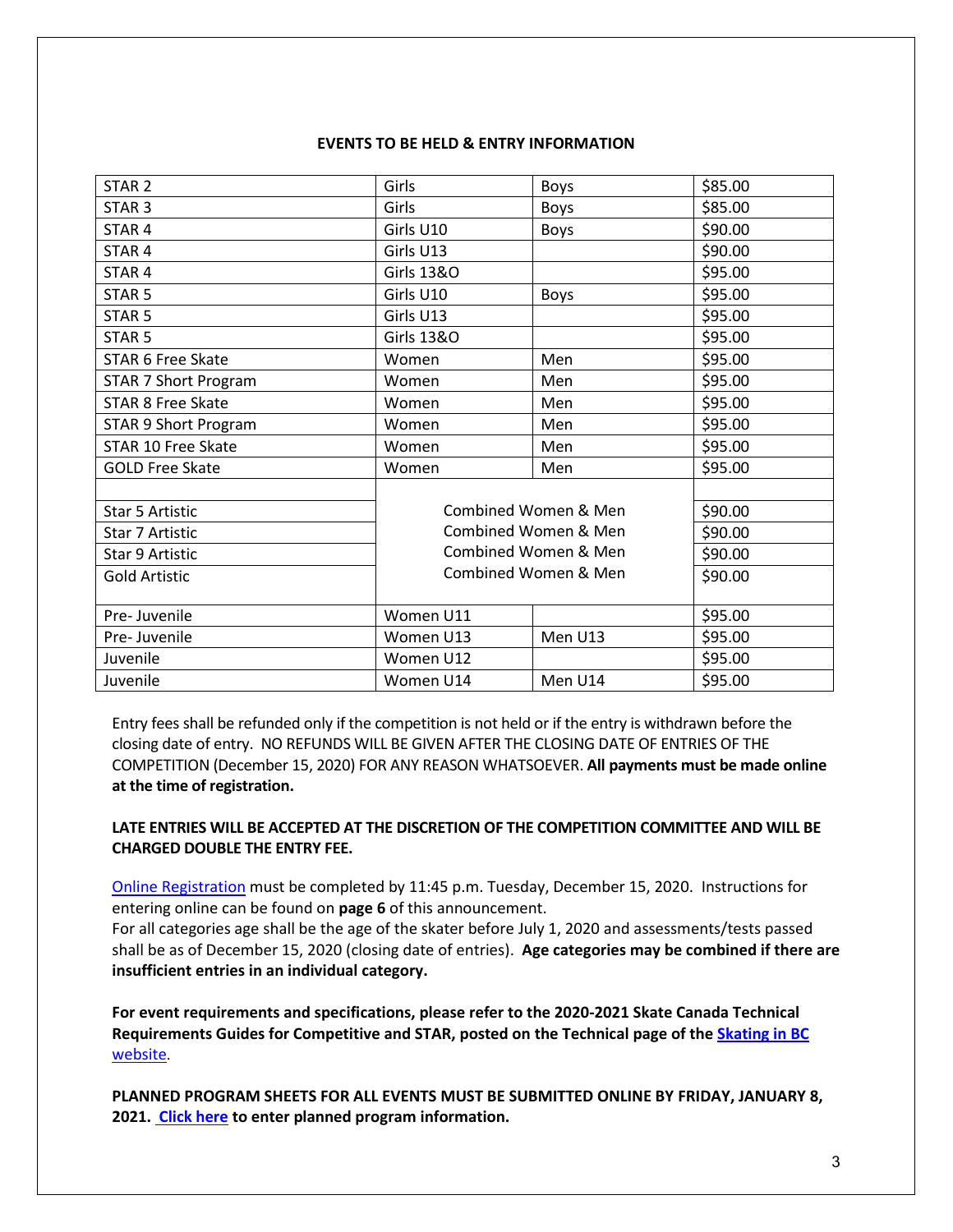Note: there will be a \$25 fee assessed for failing to register planned program elements online by the January 8, 2021 deadline. Skaters will not be permitted to register at the competition until this fee has been paid and a planned program sheet has been completed.

A tentative schedule of events and groups will be posted on the Okanagan Region Event page on Skating in BC website. Any last-minute changes to schedules will be posted on the websites and also at the arena. **Please note that events may start up to one half hour earlier than scheduled.**

#### **ADDITIONAL INFORMATION**

- 1. Skaters may enter only one event per discipline of Singles and Artistic. If short and free programs are listed as separate events, skater may enter one short program and one free program. **Skaters choosing to enter more than one event do so with the understanding that there may be scheduling conflicts that are unable to be resolved**.
- 2. All categories: Should entries in an event be exceedingly large, the event will be divided into smaller groups. Each group will be considered a final. Note that in BC/YK Section competitions, men and women will compete together in all Artistic events.
- 3. Should there be only one entry in any event, the competitor may skate for an evaluation only\*, skate up one level, or withdraw and the entry fee for that event will be refunded. If there is a last-minute withdrawal in an event that had only 2 entries, the options apply for the remaining skater. \*Skating for an evaluation is only applicable to competitive categories and STAR Free Skate categories. If a technical panel is not available, the evaluation will be for Program Components only.

## 4. REGISTRATION: Detailed information regarding in person registration at the rink will be sent out prior to the competition.

- 5. SIZE OF WARM-UP GROUPS: The maximum number of skaters on warm-up for all STAR categories will be 8.
- 6. WARM-UP TIMES:

| STAR <sub>2</sub>               | 3 minutes |
|---------------------------------|-----------|
| STAR 3 to STAR 5                | 4 minutes |
| Star 6 to Gold and Pre-Juvenile | 5 minutes |
| Juvenile                        | 6 minutes |
| Artistic                        | 3 minutes |

\* At the discretion of the Referee, the warm-up periods may be reduced to a minimum of 3 minutes. All warm-up periods for one event must be equal.

#### 7. MUSIC REQUIREMENTS:

- All skaters must submit music online as part of the registration process.
- Music will only be accepted electronically via MP3 format. Do not begin the registration process until you have your music file ready to load. Questions can be directed to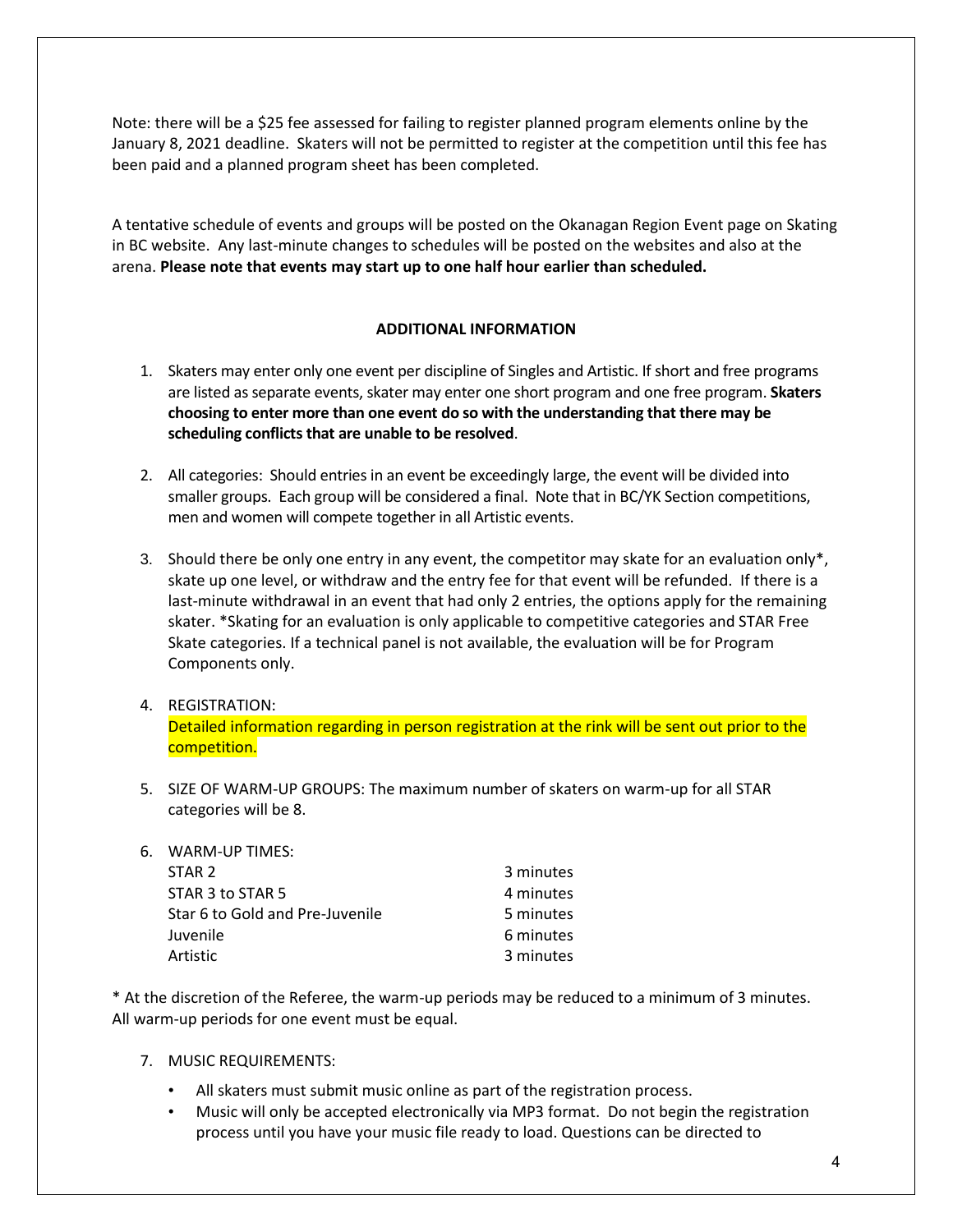[bcyksection@skatinginbc.com](mailto:bcyksection@skatinginbc.com)

- Music files are not kept for the next competition. Skaters must submit their music for each individual competition.
- Competitors must have their back up file either USB flash drive or  $CD at$  the boards when they are competing. The Organizing Committee will accept no responsibility against damage but will take every precaution to safeguard each USB/CD.
- Alternate electronic items such as iPhones, tablets, mp3 players etc. will not be accepted for playing music.
- The preferred backup format is a USB flash drive. If using a backup CD, the following requirements must be met:
	- $\triangleright$  Only one program shall be recorded on each CD.
	- $\triangleright$  The start of the music shall be recorded on the CD with less than two seconds of lead in.
	- $\triangleright$  Competitor's name followed by music time (not skating time) shall be clearly printed on one side of the CD.
	- $\triangleright$  Each CD shall be enclosed in its plastic container, also marked with the skater's name, home club, event, and total music time.
- 8. COACHES: It is mandatory for all participating coaches to register at competitions and show their accreditation at all times during the competition in order to be at ice level during the events. Temporary accreditation will be issued for \$25.00 by showing current Skate Canada membership and First Aid information. Only 1 coach per skater will be permitted in the building and at the boards for competition and warm up.
- 9. Information regarding spectators will be communicated closer to the date of the competition. It is up to the facility and Provincial Health Orders to indicate whether spectators and the number of spectators will be allowed. Subject to Change.
- 10. AWARDS-information regarding awards will be sent out prior to the competition.
- 11. Persons wishing to take photographs of on ice performances are reminded that use of flash cameras is forbidden. The use of video cameras must be restricted to areas that do not hamper the skaters or officials. **PLEASE NOTE:** You may only take pictures or videos of your own skater.
- 12. PROTESTS: [Skate Canada Protest Rule](https://info.skatecanada.ca/index.php/en-ca/rules-of-sport/54-competitions.html#h3-14-protests) will be followed. In addition, if there is an event using manual calculation where the results are not posted within one hour of the completion of the last event of the day, the protest must be made to the Event Referee within the first hour of the following day's competition. If the Event Referee is unavailable, the protest may be made to the Tech Rep.
- 13. ASSESSMENTS: Assessments will **not be offered** at this competition .